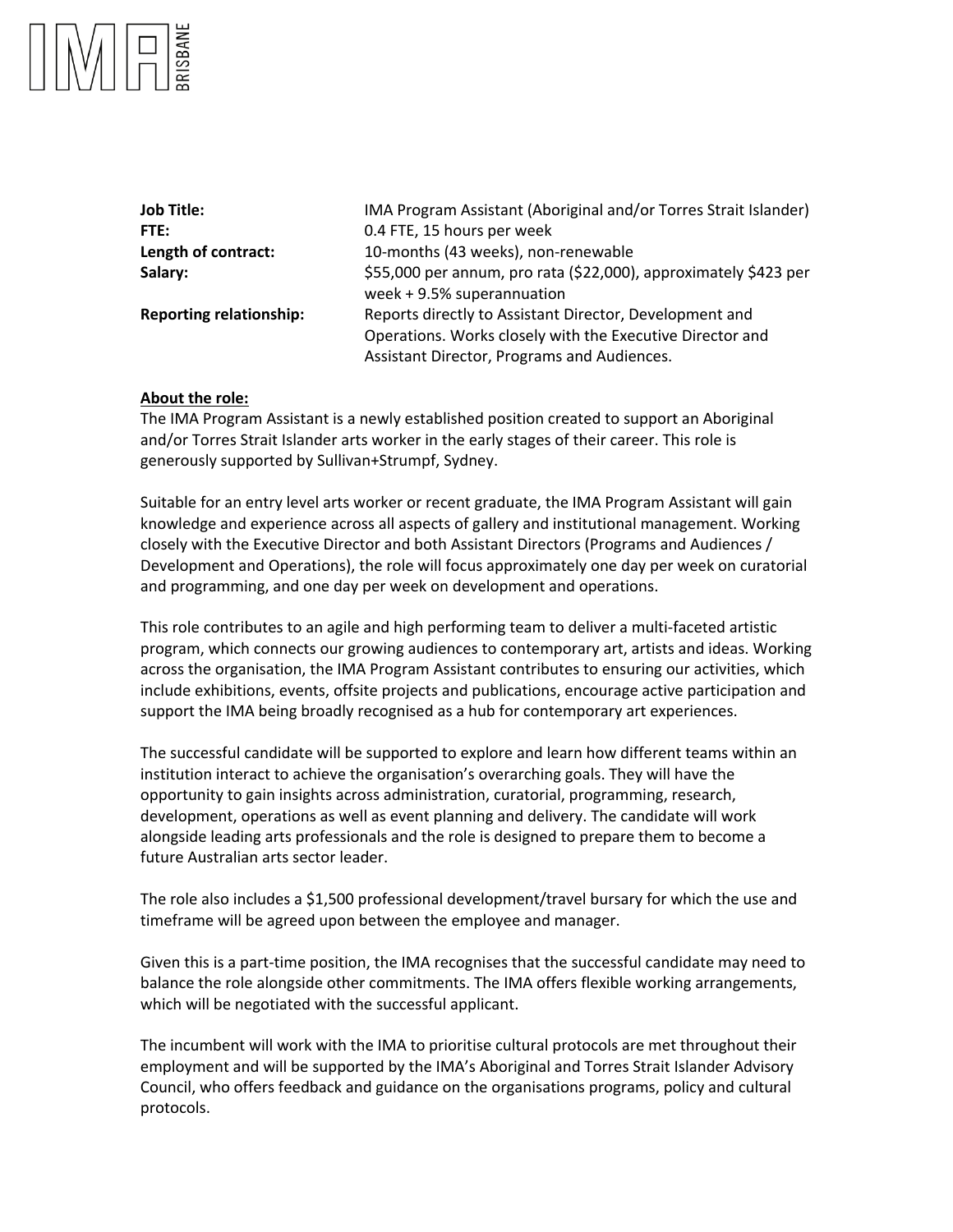# **Key Accountabilities:**

# **Exhibitions, Curatorial and Programming**

- Conduct research for curatorial projects approved by the Executive Director, working closely with the Assistant Director, Programs and Audiences
- Draft exhibition copy, didactics and education material for approved projects
- Assist with the coordination of all logistics, freight and install for approved projects
- Liaise with artists and their representatives, arts institutions, and funders for approved projects
- Assist with the preparation of Exhibition maintenance guidelines
- Work with the Assistant Director, Programs and Audiences to deliver public programs and events, including exhibition openings, artist talks, professional development programs, education opportunities and audience engagement activities
- Support the IMA's commitment to access, equity and inclusion, ensuring programs and events can be accessed by people with disabilities or access needs.

# **Development**

- Assist with the delivery of an annual program of development activities, including stewardship, partner and fundraising events
- Maintain positive relationships with existing IMA Friends, Trailblazers, Commissioners, and Foundations through formal and informal communications
- Assist with development administration including payments schedules, invoicing and thank you letters
- Assist with the preparation of grant submissions, grant acquittals and reporting

# **Administration**

- Assist with administration of IMA events, including bookings, scheduling, risk management statements and COVID-Safe guidelines.
- Assist with general office duties including IT, stationery orders, cleaning and office administration

# **Additional Tasks**

- Attend any IMA, stakeholder and industry events as required
- Assist on occasion with other IMA event delivery (eg Annual Gala or venue hires.)
- Any other duties as directed.

# **About the IMA**

The IMA is Australia's longest running contemporary art gallery, and a national leader in the visual arts sector. We play a crucial role in Queensland as the largest independent gallery in the state, and the only Queensland member of Contemporary Arts Organisations Australia.

Each year the IMA presents an ambitious annual program of exhibitions, concentrating on commissioning new works by contemporary artists and connecting them with wider audiences. We also present extensive public programs including talks, tours, symposiums, workshops, as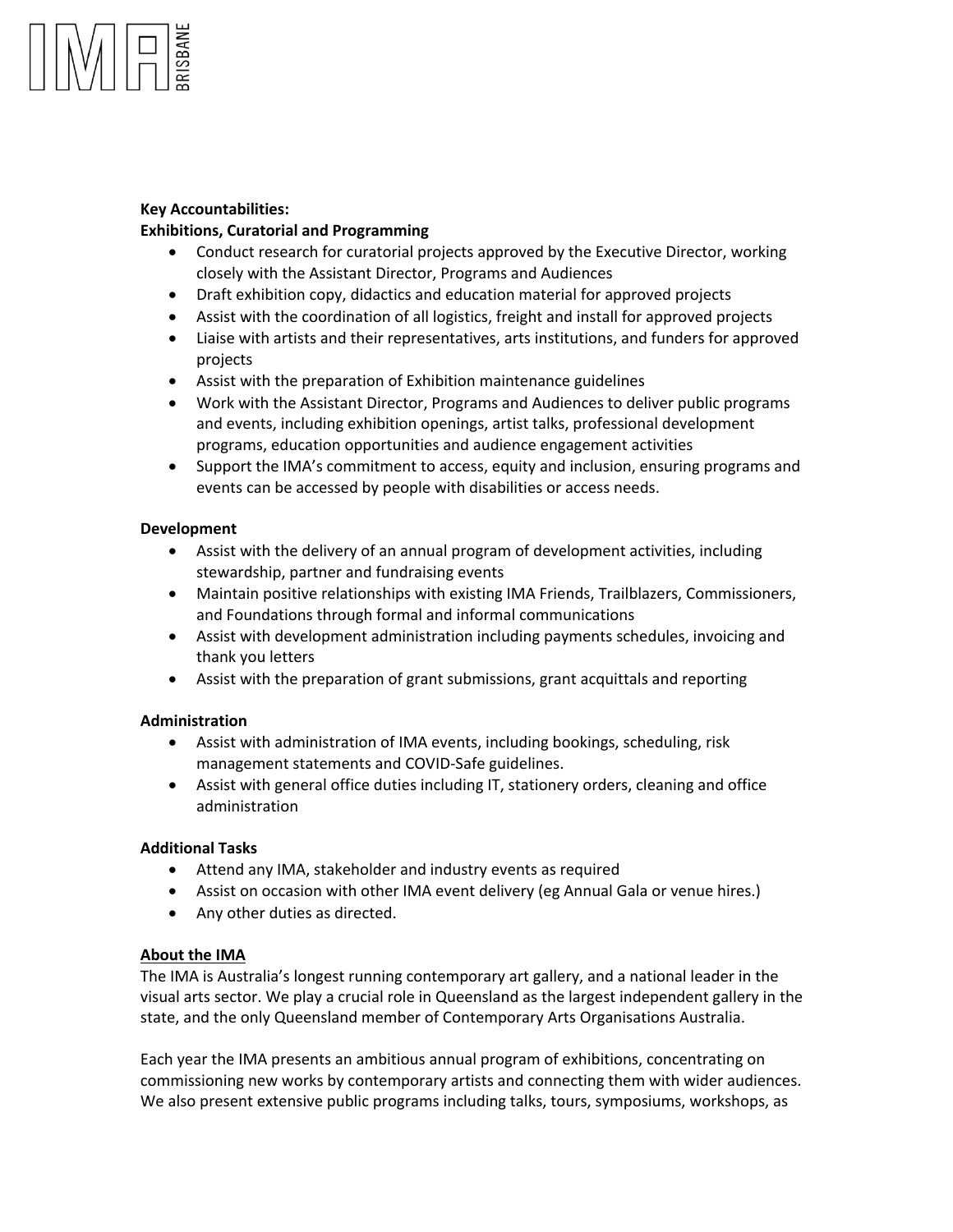

well as educational initiatives for young people and adults. Complementing these activities is the IMA's longstanding and nationally recognised publishing program, that contributes new research to the field of Australian contemporary art and artist practices. These initiatives are tied together through a compelling online presence which includes a dynamic website featuring exhibitions, events, podcasts, e-store, and an interactive archive.

#### **About you**

We are looking for a candidate who is passionate about contemporary visual arts and the Australian cultural sector. The ideal candidate will be in the early stages of their career and be looking to gain insight into all aspects of cultural institution management.

You will have the ability to communicate clearly with a broad range of stakeholders, as well as to work collaboratively across a small and dedicated team. You will have an interest in writing across varied styles from marketing to curatorial and grant applications. The ideal candidate will have strong administration skills, be highly organised, have attention to detail and excellent time management skills.

In this role, you will gain experience working for a leading cultural institution alongside a creative and inspiring team. The successful candidate may use this opportunity to find their area of specialisation by exploring and learning from the IMA team, or they may seek to more broadly understand the institutions operations as an initial pathway to a career in small to medium arts organisations.

This is a fantastic opportunity for a candidate who has recently graduated or is seeking to begin a career in arts administration.

#### **Selection Criteria**

#### **(Essential)**

- Identifies as Aboriginal and/or Torres Strait Islander. Meaning:
	- o be of Aboriginal or Torres Strait Islander descent;
	- o identify as an Aboriginal or Torres Strait Islander person;
	- $\circ$  and is accepted as such by the community in which they live, or formerly lived.
- Relevant tertiary qualifications *or* experience and knowledge in Visual Arts, Art History, Arts Management, Fine Arts, or community sector environments
- Commitment to working in partnership with First Nations peoples and communities
- Excellent written and verbal communication skills and the ability to communicate effectively with First Nations community members
- A passion for and interest in contemporary visual art, with ambitions to pursue a career in the sector
- Interest in contributing to curatorial projects, events and publications
- Ability to build strong and collaborative working relationships both internally and externally
- Sound administrative and time management skills
- Ability to work independently and as part of a small team